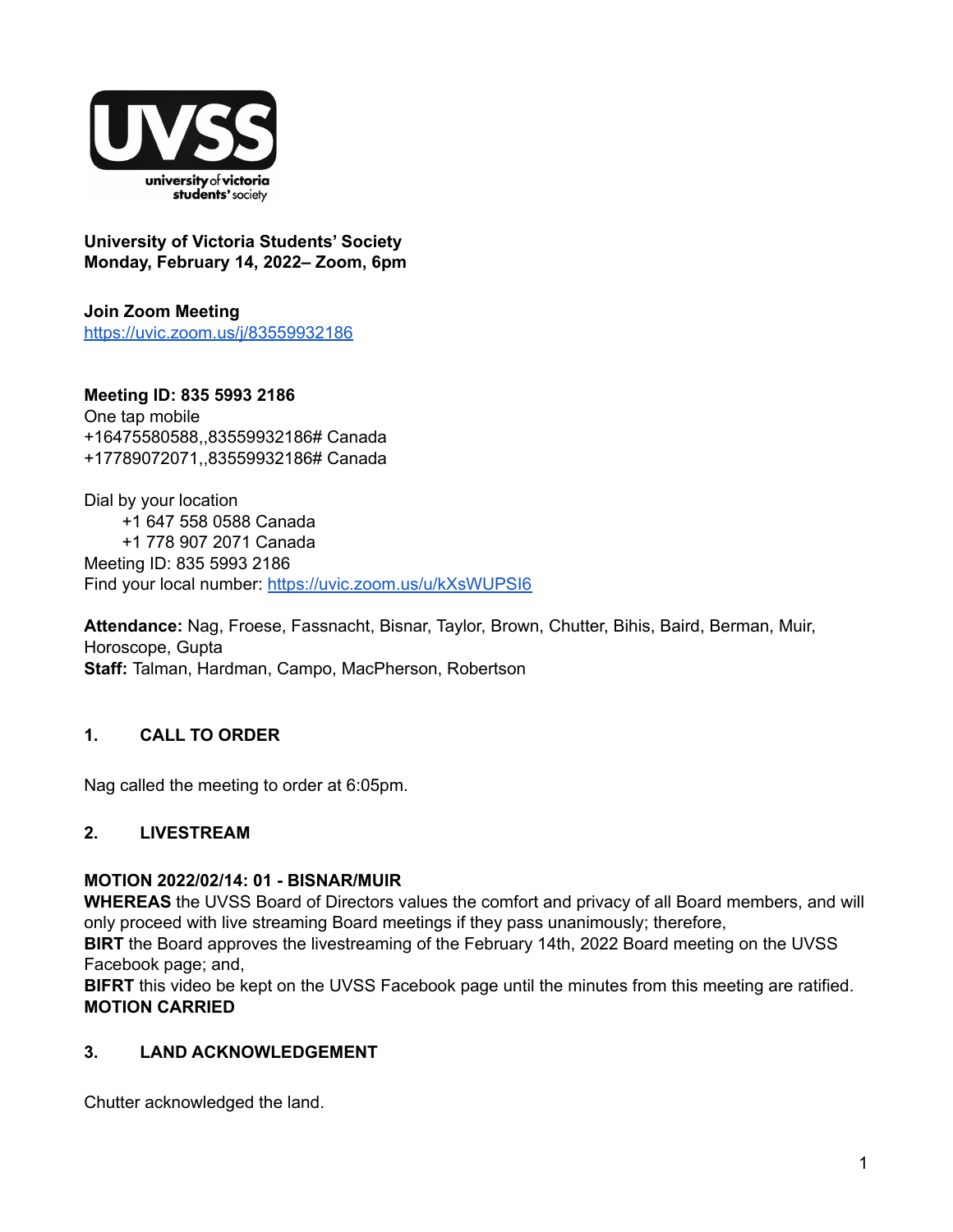## **4. ADOPTION OF AGENDA**

#### **a. Adoption of Agenda**

i. **2022/02/14**

**MOTION TO ADOPT - BISNAR/FASSNACHT**

**MOTION TO AMEND - FASSNACHT/FROESE** To add Fassnacht and Chutter's Director reports **MOTION CARRIED**

**MOTION TO AMEND - BISNAR/GUPTA** To change motion 06 so Nag is the mover **MOTION CARRIED**

#### **MOTION CARRIED**

- **b. Adoption of Minutes**
	- i. **2022/02/07**

## **MOTION TO ADOPT - FASSNACHT/BISNAR MOTION TO AMEND - GUPTA/MUIR** To add Gupta's Directors's report to last meetings minutes **MOTION CARRIED**

#### **MOTION CARRIED**

## **5. PRESENTATIONS & ANNOUNCEMENTS**

- **a. PRESENTATIONS**
- **b. ANNOUNCEMENTS**

# **6. REPORTS**

## **a. EXCLUDED MANAGERS**

#### **b. PORTFOLIOS**

- 1. Campaigns and Community Relations
- 2. Finance and Operations
- 3. Outreach and University Relations
- 4. Student Affairs
- 5. Events
- 6. International Student Relations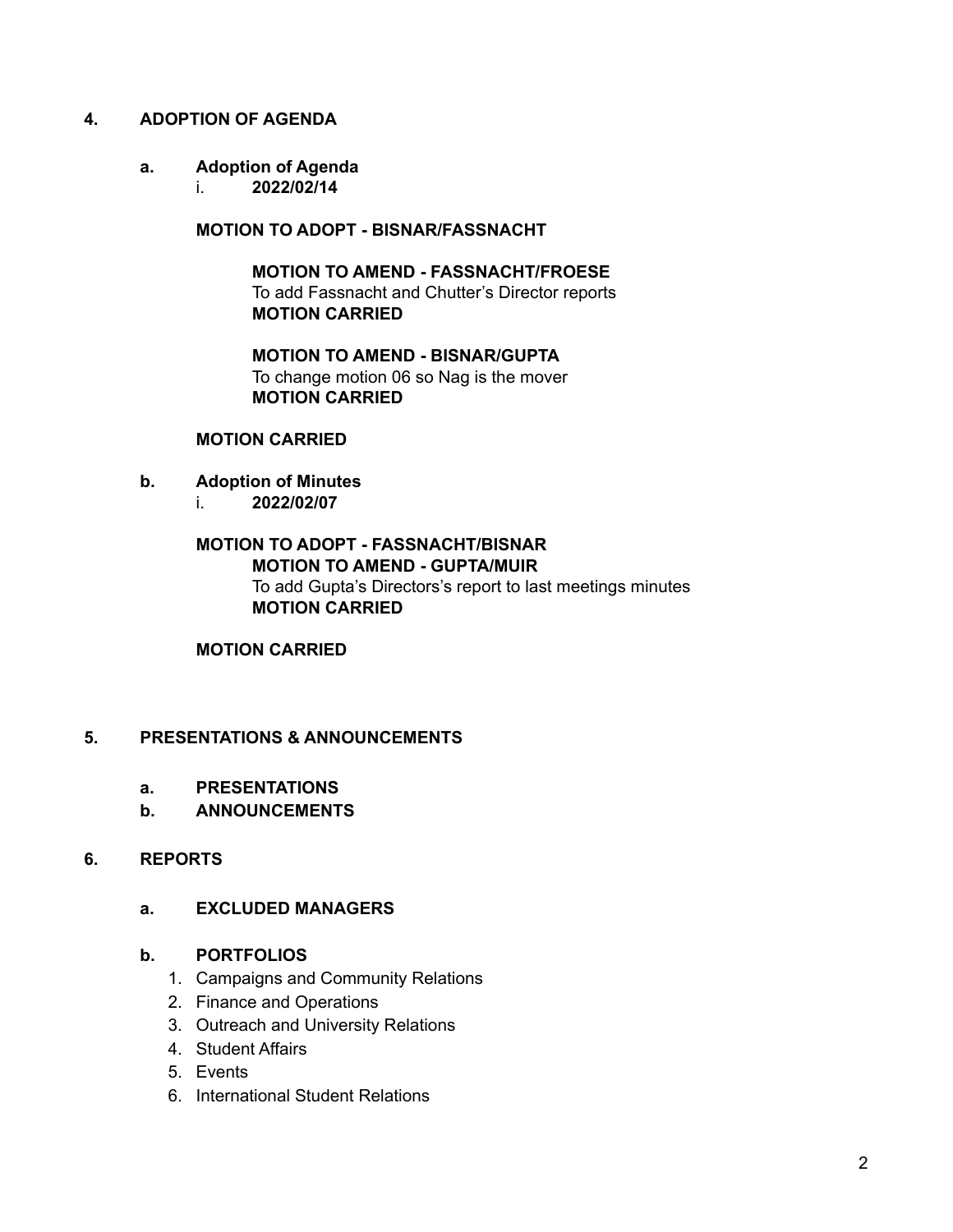# **COMMITTEES AND COUNCILS**

- 1. Electoral
- 2. Executive Committee
- 3. Food Bank & Free Store
- 4. Peer Support Centre

# **CONSTITUENCY ORGANIZATIONS & NSU**

- 1. GEM
- 2. NSU
- 3. Pride
- 4. SOCC
- 5. SSD

# **MOTION 2022/02/14: 01b - BISNAR/MUIR**

Motion to extend speaking rights to Hannah on behalf of SSD. **MOTION CARRIED**

# **7. QUESTION PERIOD (15 mins)**

# **8. EMAIL MOTIONS**

# **MOTION TO AMEND - BISNAR/FASSNACHT**

To add Binsar as mover for this motion. **MOTION CARRIED**

# **2022/02/10 - BISNAR/FASSNACHT**

**WHEREAS** the UVSS is committed to good governance and service of the student body; and, **WHEREAS** there is a trend of UVSS board members experiencing burnout and exhaustion; and, **WHEREAS** the UVSS wants to implement recommendations from the recent Equity, Diversity and Inclusion audit; and,

**WHEREAS** the UVSS wants to ensure stability in its governance and future operations; therefore, BIRT the Board of Directors approves a Governance Review of the UVSS; and,

**BIFRT** the request for proposals is outlined in the attached [document](https://docs.google.com/document/d/1N5G2R8TGQNcyr80Gx5xxQLlVZxst5X3Yq0BOp9QQ8S4/edit?usp=sharing).

**MOTION CARRIED**

# **MOTION 2022/02/11 - BERMAN**

**WHEREAS** there are three motions on the agenda for the upcoming UVSS SAGM; and,

**WHEREAS** one motion (MOTION 2022/02/17: 03 - FASSNACHT) has been board endorsed, and the other two motions (MOTION 2022/02/17: 01 - HOLLAND which relates to the Humanities PDU, and MOTION 2022/02/17: 02 - ABUELAZM which relates to UVSS Faculty Directors) have been member submitted and endorsed by a member petition; and,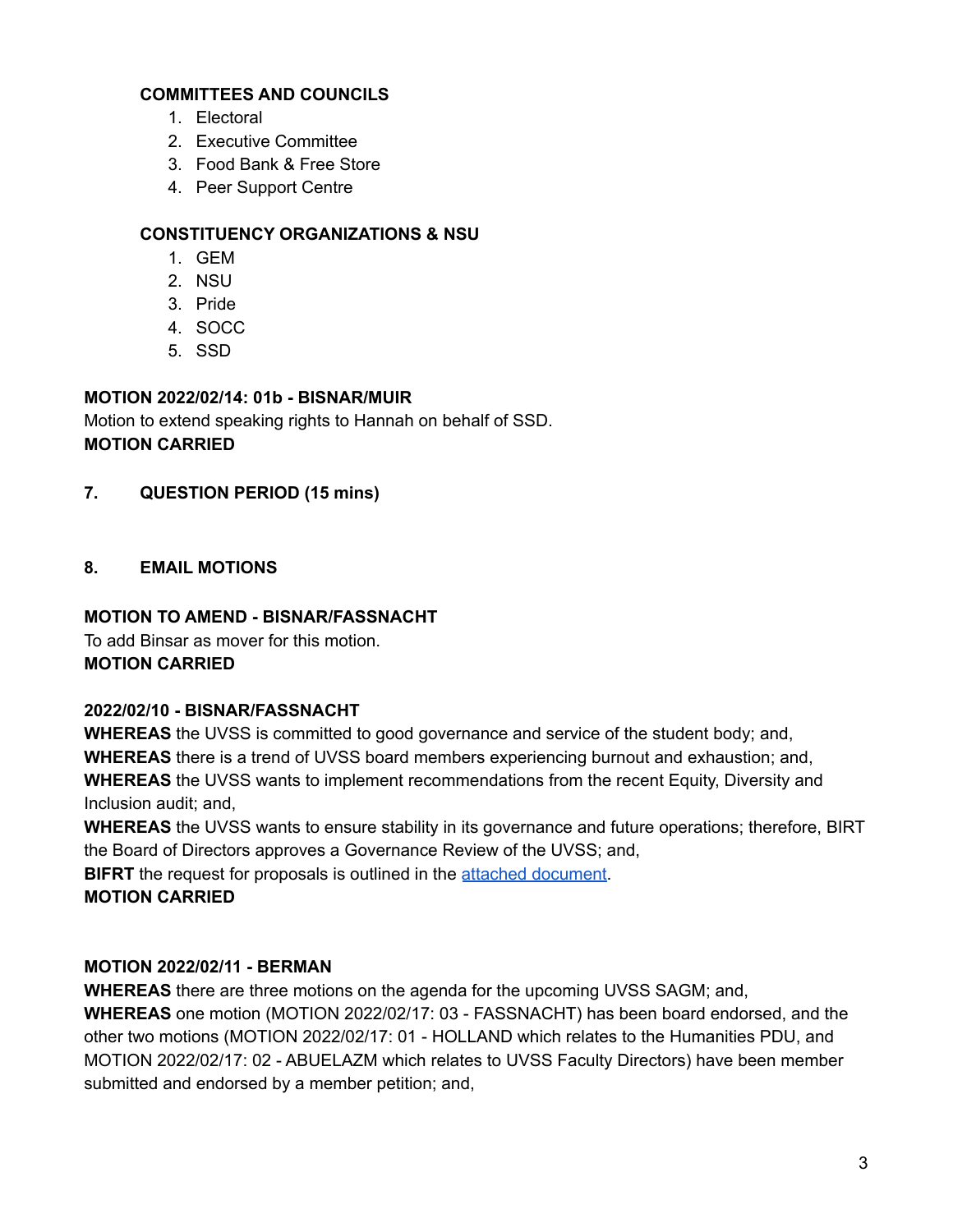**WHEREAS** MOTION 2022/02/17: 02 - ABUELAZM relates to UVSS Board composition and governance, and the UVSS Board has discussed governance issues throughout the past several months and will be undertaking a governance review; therefore,

**BIRT** that the UVSS Board as a whole take a position on MOTION 2022/02/17: 02 - ABUELAZM to inform our membership about why we do not believe approving this motion right now is in the best interests of students; and,

**BIRFT** this does not preclude individual board members from speaking to the motion from their own personal perspective at the SAGM

# **MOTION CARRIED**

# **9. MAIN MOTIONS**

# **MOTION 2022/02/14: 02 - BERMAN/BISNAR**

**WHEREAS** there is currently a vacancy for undergraduate student representation on the Undergraduate Fee Reduction Appeals Committee (FRAC); therefore,

**BIRT** the Board elects Rowan Froese as the undergraduate representative on the Fee Reduction Appeals Committee.

**MOTION CARRIED**

# **MOTION 2022/02/14: 03 - BERMAN/FASSNACHT**

**WHEREAS** there is currently a vacancy for undergraduate student representation on the Book Store Advisory Committee; therefore,

**BIRT** the Board elects Emma-Jane Burian as the undergraduate representative on the Book Store Advisory Committee.

**MOTION CARRIED**

# **MOTION TO AMEND MOTIONS 04 AND 05 - BERMAN/CHUTTER**

To replace Raichada with Berman as the mover **MOTION CARRIED**

# **MOTION 2022/02/14: 04 - BERMAN/CHUTTER**

**BIRT** the following clubs are ratified

● UVic Games Club

**MOTION CARRIED**

# **MOTION 2022/02/14: 05 - BERMAN/CHUTTER**

**WHEREAS** Course Union Council [passed](https://docs.google.com/document/d/1hnWw4gqxgBUbxjSwEbCu9KnTYyV1eIc6e7WHUrjcB1o/edit?usp=sharing) this motion on Feb 07 at 1:04 am; therefore, **BIRT** Course Union Policy be updated to show that Travel Pool, Publication, and Academic funding applications are displayed on the UVSS website in lieu of oral presentations at Course Union Council; and,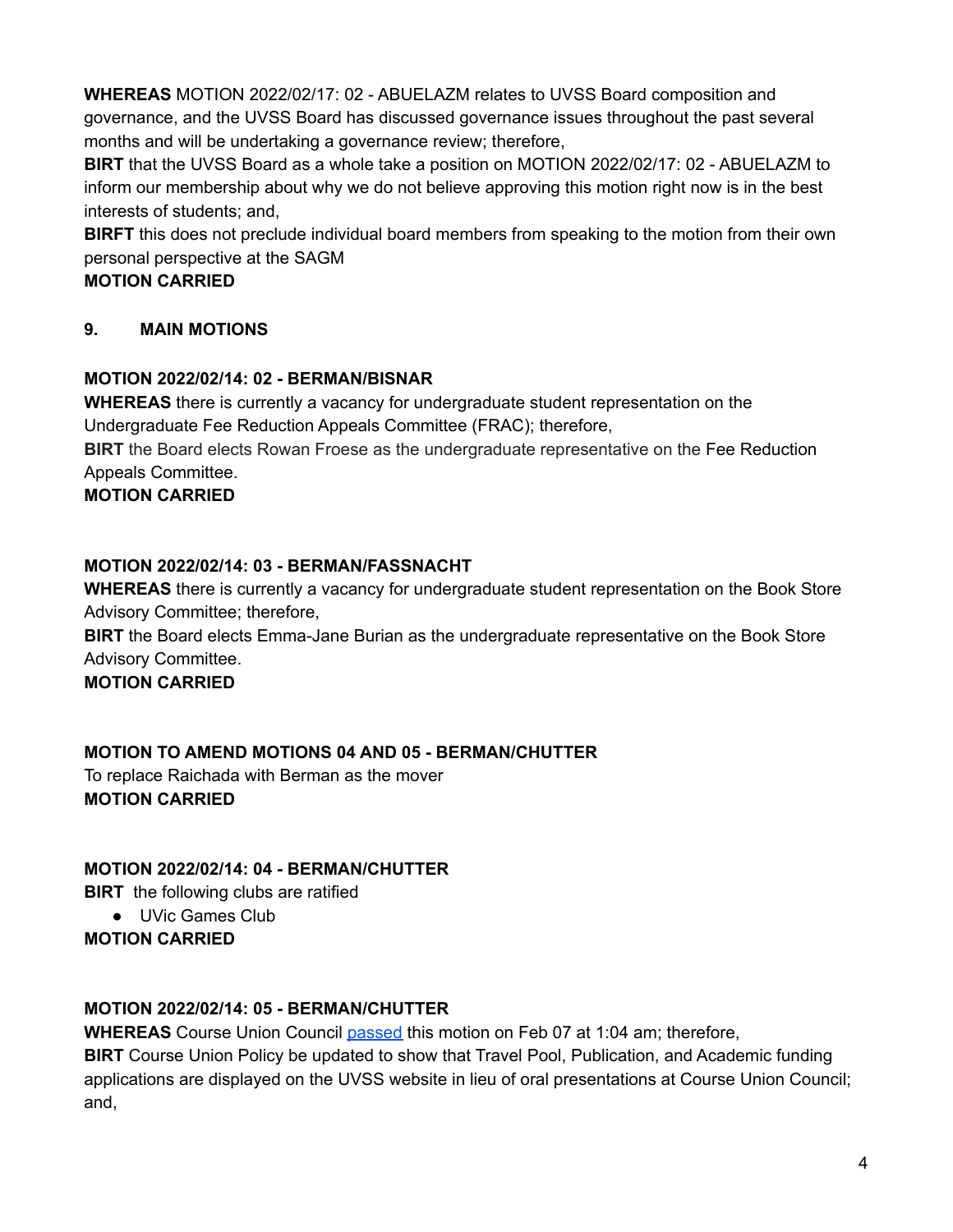**BIFRT** Any amounts over \$2000 are still to be presented and considered at Course Union Council. Preference will be given to applications with long-term positive impacts for many students. **MOTION CARRIED**

# **BISNAR REPLACED NAG AS CHAIR**

**MOTION 2022/02/014: 06 - NAG/FASSNACHT WHEREAS** the UVSS values helping reduce student expenses; and **WHEREAS** the UVSS sees value in investing back in students; therefore **BIRT** the UVSS donates CAD 1540 to the Jacob Noseworthy Memorial Scholarship **MOTION CARRIED**

## **NAG REPLACED BISNAR AS CHAIR**

**b. OLD BUSINESS**

**MOTION TO MOVED IN CAMERA - FROESE/BERMAN** The meeting moved in camera at 6:46pm. **MOTION CARRIED**

- **10. IN-CAMERA**
	- **a. Legal**
	- **b. Personnel Committee Report**

MOTION TO MOVED OUT OF CAMERA: - Taylor/Bisnar The meeting moved out of camera at 8:00pm

## **11. MEETING TIMES**

**The next meeting scheduled by the Board of Directors is: Monday, March 7th, 2022** on Zoom (online).

## **12. ADJOURNMENT**

## **13. BOARD DIRECTORS' REPORTS**

## **Mariel Hernández (9.75 hours)**

- Allocate and distribute Travel Pool, Academic, and Publication funding. Host Course Union council Feb 07. Finalize Course Union and Club account transfers. Update website.
- Help prep Feb 07 BoD agenda, write motions for Feb 07 and Feb 14
- Respond to Outreach requests from internal UVic students, groups, and external stakeholders.
- Support over emails, phone calls, and texts for Clubs, Course Unions, Advocacy groups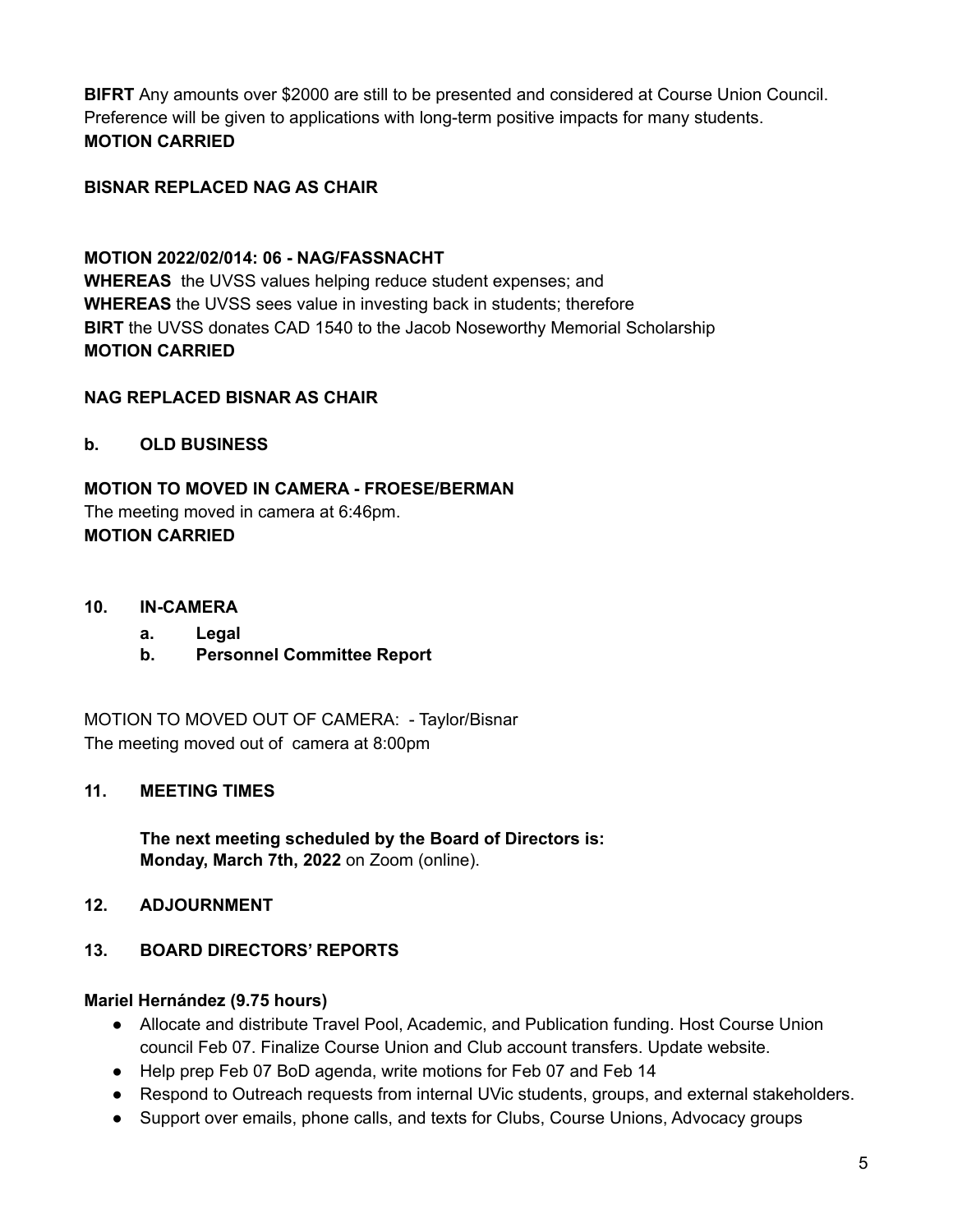## **Dipayan Nag (35 hours)**

- Internal Meeting
	- Meetings with ED
	- Meetings with ASM
	- Meetings with GM
	- Meetings with DaL
- Board and Committee Meetings
	- o Board Meeting
	- Executive Committee
- Portfolio Work
	- GL's and Monthly Statements
	- Responsible Investment policy
	- UVSS BOD committees
	- Business Plans
	- Meetings for Governance review
	- o Personnel related work
	- U-PASS and H&D Opt-Outs
- External Meeting
	- Meeting with OSL
- Other Administrative and Miscellaneous tasks
	- Replying to emails.
	- Cheque Approving
	- Agendas and Minutes for Meetings

## Joshua Fassnacht (12.5 hours)

- ISR Portfolio (5 hours)
- $\bullet$  JF + SP (1 hour)
- $\bullet$  JF + DR (.5 hour)
- Int'l bursary outreach (1 hour)
- Int'l bursary funding planning (1 hour)
- ISR portfolio structure planning (.5 hour)
- $\bullet$  JF + ICS (1 hour)
- Board Meeting (2 hours)
- SAGM Prep (1 hour)
- Campus Suicide Prevention Focus Group (1.5 hours)
- Emails & Admin (3 hours)

## Hailey Chutter (4.75 hours)

- Campaigns Committee meeting (1 h)
- Divest weekly meeting (0.25)
- Motion editing (0.5)
- Divest email draft (1 h)
- Divest Canada workshop (1 h)
- Divest website updates meeting (1 h)